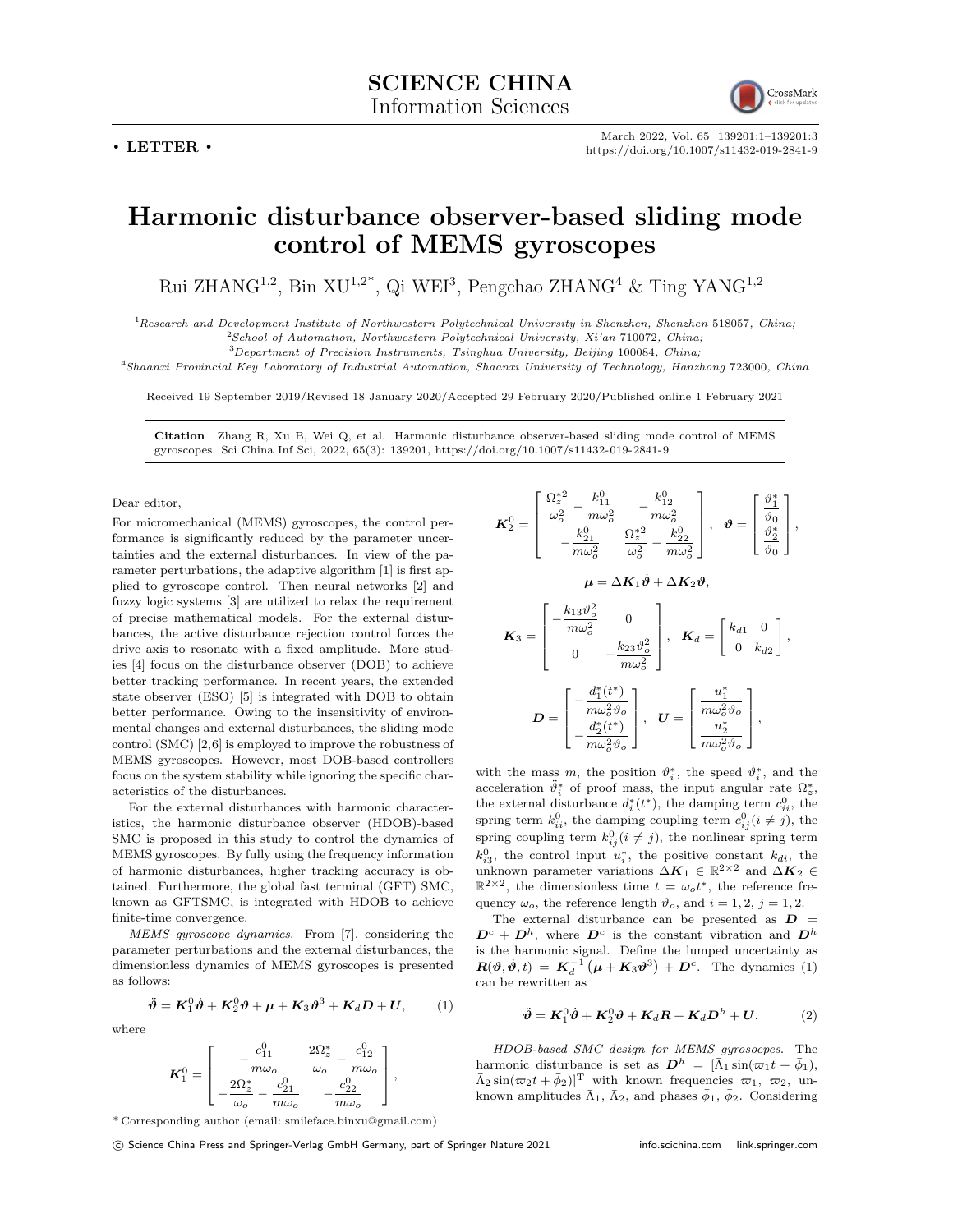the harmonic characteristic of  $D^h$ , define  $z_1 = \vartheta$ ,  $z_2 = \dot{\vartheta}$ ,  $\bm{z}_3 = \bm{D}^h$ ,  $\bm{z}_4 = [\bar{\Lambda}_1 \cos(\varpi_1 t + \bar{\phi}_1), \bar{\Lambda}_2 \cos(\varpi_2 t + \bar{\phi}_2)]^{\mathrm{T}}$ , and  $z_5 = R$ . The ESO of the dynamics (2) can be presented as

$$
\begin{cases}\n\dot{z}_1 = z_2, \\
\dot{z}_2 = K_1^0 z_2 + K_2^0 z_1 + U + K_d z_3 + K_d z_5, \\
\dot{z}_3 = W z_4, \\
\dot{z}_4 = -W z_3, \\
\dot{z}_5 = H,\n\end{cases} (3)
$$

where  $\boldsymbol{W} = \text{diag}(\varpi_1, \varpi_2)$  and  $\boldsymbol{H} = \dot{\boldsymbol{R}}$ .

Furthermore, the HDOB is designed as

$$
\begin{cases}\n\dot{z}_1 = \hat{z}_2 + \alpha_1(z_1 - \hat{z}_1), \\
\dot{z}_2 = F + U + K_d \hat{z}_3 + K_d \hat{z}_5 + \alpha_2(z_1 - \hat{z}_1), \\
\dot{z}_3 = W \hat{z}_4 + \alpha_3(z_1 - \hat{z}_1), \\
\dot{z}_4 = -W \hat{z}_3 + \alpha_4(z_1 - \hat{z}_1), \\
\dot{z}_5 = \alpha_5(z_1 - \hat{z}_1),\n\end{cases} (4)
$$

where  $\mathbf{F} = \mathbf{K}_1^0 \hat{\mathbf{z}}_2 + \mathbf{K}_2^0 \hat{\mathbf{z}}_1, \ \hat{\mathbf{z}}_{\tau} \in \mathbb{R}^{2 \times 1} \ (\tau = 1, 2, \dots, 5)$  is the estimation of  $z_{\tau}$ , and  $\alpha_{\tau} \in \mathbb{R}^{2 \times 2}$  is the positive definite observer gain.

Subtracting (4) from (3), it is obtained that

$$
\dot{\tilde{z}} = A_{\tilde{z}} \tilde{z} + B_{\tilde{z}} H, \tag{5}
$$

where  $\tilde{\boldsymbol{z}} = [\tilde{z}_1^{\mathrm{T}}, \tilde{z}_2^{\mathrm{T}}, \tilde{z}_3^{\mathrm{T}}, \tilde{z}_4^{\mathrm{T}}, \tilde{z}_5^{\mathrm{T}}]^{\mathrm{T}} \in \mathbb{R}^{10 \times 1}, \, \tilde{z}_\tau = \boldsymbol{z}_\tau - \hat{z}_\tau,$ 

$$
A_{\tilde{\bm{z}}} = \left[ \begin{array}{cccc} -\alpha_1 & I & 0 & 0 & 0 \\ K^0_2 - \alpha_2 & K^0_1 & K_d & 0 & K_d \\ -\alpha_3 & 0 & 0 & W & 0 \\ -\alpha_4 & 0 & -W & 0 & 0 \\ -\alpha_5 & 0 & 0 & 0 & 0 \end{array} \right],
$$

and  $B_{\tilde{z}} = [0, 0, 0, 0, I]^{\mathrm{T}}$ .  $\alpha_{\tau}$  is designed to force  $A_{\tilde{z}}$  to satisfy Hurwitz condition.

The tracking error is defined as

$$
\mathbf{e}(t) = \boldsymbol{\vartheta} - \boldsymbol{\vartheta}_m,\tag{6}
$$

where  $\vartheta_m$  is the reference signal.

The sliding mode manifold is designed as

$$
\mathbf{s} = \mathbf{K}_s \mathbf{e}(t) + \dot{\mathbf{e}}(t),\tag{7}
$$

where  $K_s \in \mathbb{R}^{2 \times 2}$  satisfies Hurwitz condition.

Using the results of HDOB (4), the SMC is designed as

$$
\boldsymbol{U} = \ddot{\boldsymbol{\vartheta}}_m - \boldsymbol{K}_1^0 \dot{\boldsymbol{\vartheta}} - \boldsymbol{K}_2^0 \boldsymbol{\vartheta} - \boldsymbol{K}_d \hat{\boldsymbol{R}} - \boldsymbol{K}_d \hat{\boldsymbol{D}}^h - \boldsymbol{K}_s \dot{\boldsymbol{e}}(t) - \boldsymbol{K} \boldsymbol{s}, \tag{8}
$$

where  $K \in \mathbb{R}^{2 \times 2}$  is a positive definite matrix,  $\hat{D}^h = \hat{z}_3$ ,  $\hat{\mathbf{R}} = \hat{\mathbf{z}}_5$ .

**Theorem 1.** Considering the dynamics described by  $(2)$ , if the HDOB (4) and the controller (8) are designed, the tracking errors are bounded.

**Remark 1.** The proof of Theorem 1 can be obtained according to the analysis in [2]. The main difference is that in this paper, the HDOB is included and the related error dynamics analysis can be found in [5]. Thus the conclusion of the boundedness of the tracking errors can be guaranteed.

**Remark 2.** Define  $\mu_0(\theta, \dot{\theta}, t) = \mu + K_3 \theta^3$ . It is calculated that  $\mu_0 = \frac{\partial \mu_0}{\partial \theta} \dot{\theta} + \frac{\partial \mu_0}{\partial \dot{\theta}} \ddot{\theta} + \frac{\partial \mu_0}{\partial t}$ . From [5], the partial derivative of time, and the partial differential polynomial of  $\hat{\boldsymbol{\theta}}$ ,  $\hat{\boldsymbol{\theta}}$  are bounded. Thus there are positive constants  $\bar{\mu}_1$ ,  $\bar{\mu}_2$ ,  $|\mathbf{a} \times \mathbf{b}| \leq \bar{\mu}_1 \text{ and } ||\mathbf{a} \times \mathbf{b}| \leq \bar{\mu}_2. \text{ For } \mathbf{R} = \mathbf{K}_d^{-1} \mathbf{a} + \mathbf{D}^c$  $\lim_{\delta \to 0^+} H = \mathbf{R} = \mathbf{K}_d^{-1} \dot{\mu}_0$ , it is inferred that  $\|\mathbf{R}\| \leqslant \frac{\bar{\mu}_1}{\lambda_{\min} + \bar{D}^c}$ and  $||H|| \leq \frac{\bar{\mu}_2}{\lambda_{\text{mind}}}$ , where  $\lambda_{\text{mind}}$  is the minimal eigenvalue of  $K_d$  and  $\bar{D}^c = ||D^c||$ .

**Remark 3.** To avoid impact damages, in practical applications, the external disturbances of MEMS gyroscopes are required to be bounded. Therefore, there are positive constants  $\bar{D}_1$  and  $\bar{D}_2$ , such that  $||\mathbf{D}|| \leq \bar{D}_1$  and  $||\mathbf{D}|| \leq \bar{D}_2$ exist.

*HDOB-based GFTSMC design for MEMS gyrosocpes*. The GFT sliding mode manifold [8] is defined as

$$
\mathbf{s} = \dot{\mathbf{e}}(t) + \mathbf{K}_{s1}\mathbf{e}(t) + \mathbf{K}_{s2}\mathbf{e}^{\frac{q}{p}}(t),
$$
\n(9)

where  $K_{s1} \in \mathbb{R}^{2 \times 2}$  and  $K_{s2} \in \mathbb{R}^{2 \times 2}$  satisfy Hurwitz condition, *q* and *p* are positive odd constants with  $q < p$ .

Using the results of HDOB (4), the GFTSMC is designed as follows:

$$
U = \ddot{\theta}_m - K_1^0 \dot{\theta} - K_2^0 \theta - K_d \hat{R} - K_d \hat{D}^h - F_1 s
$$

$$
- F_2 s^{\frac{q}{p}} - \left[ K_{s1} + \frac{qK_{s2}}{p} e^{\frac{q}{p} - 1}(t) \right] \dot{e}(t), \qquad (10)
$$

where  $\mathbf{F}_1 \in \mathbb{R}^{2 \times 2}$  and  $\mathbf{F}_2 \in \mathbb{R}^{2 \times 2}$  are positive definite matrices,  $\hat{\mathbf{D}}^h = \hat{\mathbf{z}}_3$ ,  $\hat{\mathbf{R}} = \hat{\mathbf{z}}_5$ .

**Theorem 2.** Considering the dynamics described by  $(2)$ , if the HDOB (4) and the controller (10) are designed, the tracking errors are bounded and *s* converges to the bounded region in finite-time.

**Remark 4.** Different from Theorem 1, the finite-time convergence is guaranteed under the controller (10). The stability can be proved via the approach in [8].

*Simulation*. Mark the HDOB-based SMC as "HDOB-SMC", the HDOB-based GFTSMC as "HDOB-GFTSMC", and the DOB-based SMC as "DOB-SMC" with the con- $\text{troller } U = \ddot{\vartheta}_m - \mathbf{K}_1^0 \vartheta - \mathbf{K}_2^0 \vartheta - \mathbf{K}_d \hat{\Upsilon} - \mathbf{K}_s \dot{\mathbf{e}}(t) - \mathbf{K} \mathbf{s} \text{ and }$  $\tan{p}$ **the DOB**  $\hat{\Upsilon} = L(\dot{\theta} - \Psi), \ \dot{\Psi} = K_1^0 \dot{\theta} + K_2^0 \theta + K_d \hat{\Upsilon} + U.$ 

The parameters of the MEMS gyroscope in [7] are used for simulation test. The dimensionless reference trajectory is set as  $\theta_m = [6.2 \sin(4.71t + \frac{\pi}{3}), 5 \cos(5.11t - \frac{\pi}{6})]^{\text{T}}$ . The control parameters are set as  $K_d$  = diag(480,600) and  $K =$ diag(60,66). For "DOB-SMC",  $K_s = diag(60, 66)$ ,  $L =$  $(0.4, 0.5)$ . For "HDOB-SMC",  $\alpha_{\tau} = \text{diag}(2000, 3000)$ . For "HDOB-GFTSMC",  $q = 15$ ,  $p = 17$ ,  $K_{s1} = \text{diag}(60, 66)$ ,  $K_{s2}$  = diag(120*,* 110*)*,  $F_1$  = diag(60*,* 66*)* and  $F_2$  = diag(100, 110). The harmonic disturbance is set as  $D^h$  =  $[\sin(5.6t), \sin(8t)]^{\mathrm{T}}$ . The lumped uncertainty is set as  $\boldsymbol{R} =$  $[1 + 30\sin(4.71t + \frac{7\pi}{9}), 1 + 35\cos(5.11t + \frac{\pi}{3})]^{\mathrm{T}}$ .

The simulation results are addressed in Figure 1. From the tracking errors shown in Figure  $1(a)$ , it is demonstrated that higher tracking accuracy is achieved under "HDOB-SMC" and "HDOB-GFTSMC". That is because, for multiple disturbance  $\Upsilon = R + D^h$ , higher estimation accuracy is obtained under "HDOB-SMC" and "HDOB-GFTSMC" in Figure 1(b). Comparing the convergent rate of tracking errors, faster convergence is achieved under "HDOB-GFTSMC". In addition, due to the influence of  $-qK_{s2}e^{\frac{q}{p}-1}(t)\dot{e}(t)/p$  and  $-F_{2}s^{\frac{q'}{p}}$  in the controller (10), it is observed from Figure 1(a) that better tracking performance is obtained under "HDOB-GFTSMC". The control inputs